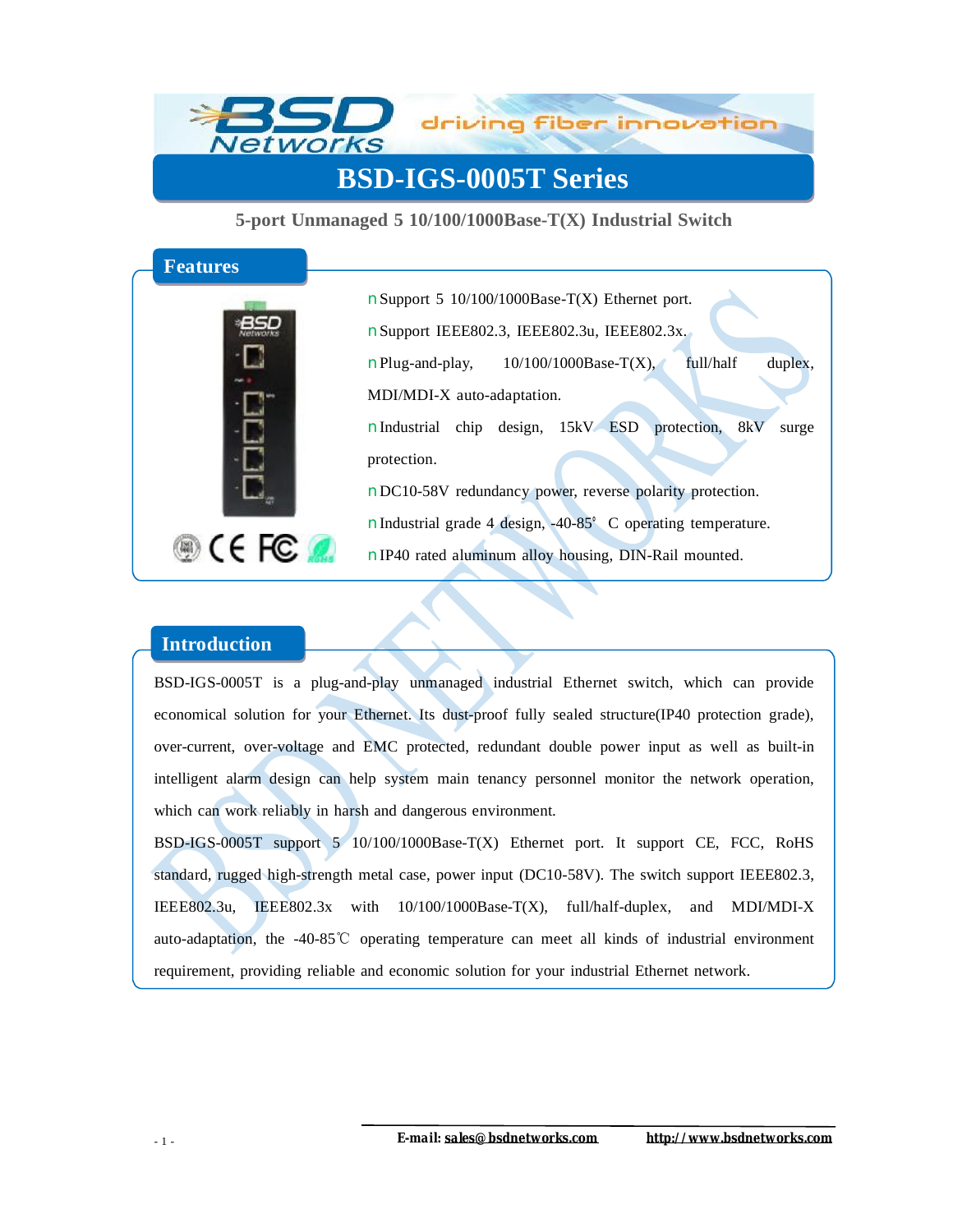

## **Specification**

| Protocol<br>IEEE802.3, IEEE802.3u, IEEE802.3x                                                   |                                                           |  |
|-------------------------------------------------------------------------------------------------|-----------------------------------------------------------|--|
| <b>Standard</b>                                                                                 |                                                           |  |
| <b>Flow Control</b><br>IEEE802.3x flow control, back press flow control                         |                                                           |  |
| Forwarding Rate: 7.44Mpps                                                                       |                                                           |  |
| Transmission Mode: Store and Forward                                                            |                                                           |  |
| Switching<br>Packet Buffer Size: 1M                                                             |                                                           |  |
| Performance<br>System Exchange Bandwidth: 10Gbps                                                |                                                           |  |
| MAC Table Size: 8K                                                                              |                                                           |  |
| Delay Time: $<$ 4 $\mu$ s                                                                       |                                                           |  |
| 10/100/1000Base-T(X) auto speed control, full/half duplex and MDI/MDI-X<br><b>Ethernet Port</b> |                                                           |  |
| auto-adaptation                                                                                 |                                                           |  |
| <b>LED</b><br>Power Indicator: P1, P2                                                           |                                                           |  |
| Port Indicator: LINK / ACT<br>Indicator                                                         |                                                           |  |
| Input Voltage: DC10-58V                                                                         |                                                           |  |
| Connector: 6 bit 5.08mm removable terminal block                                                |                                                           |  |
| <b>Power Supply</b><br>Full Load: <4W                                                           |                                                           |  |
| Protection Mechanism: overload protection, reverse connection protection,                       |                                                           |  |
| redundancy protection                                                                           |                                                           |  |
|                                                                                                 | Shell: IP40 protection, aluminum alloy housing            |  |
| <b>Mechanical</b><br>Dimension: 143*104*48mm(L*W*H)                                             | Weight: 500g                                              |  |
| <b>Structure</b>                                                                                |                                                           |  |
| Installation: DIN-Rail mounting, wall mounting                                                  |                                                           |  |
| Operating Temperature: -40-85°C                                                                 |                                                           |  |
| <b>Operating</b><br>Storage Temperature: -40-85°C                                               |                                                           |  |
| <b>Environment</b><br>Ambient Relative Humidity: 5%-95% (non-condensing)                        |                                                           |  |
|                                                                                                 | EMI:FCC Part 15 Subpart B Class A, EN 55022 Class A       |  |
|                                                                                                 | EMS:EN61000-4-2 (ESD), Level 4 at 15kV(Air), 8kV(Contact) |  |
| EN61000-4-3 (R/S), Level 3 at 10V/m                                                             |                                                           |  |
| EN61000-4-4 (EFT), Level 4 at 4kV(Power Port), 2kV(Date Port)                                   |                                                           |  |
| <b>Industry</b><br>EN61000-4-5 (Surge), Level 4 at 4kV                                          |                                                           |  |
| <b>Standards</b><br>EN61000-4-6 (CS), Level 3 at 10V/m                                          |                                                           |  |
| EN61000-4-8, Level 5 at 100A/m                                                                  |                                                           |  |
| Shock:IEC 60068-2-27                                                                            |                                                           |  |
| Free Fall:IEC 60068-2-32                                                                        |                                                           |  |
| Vibration:IEC 60068-2-6                                                                         |                                                           |  |
| <b>Certification</b><br>CE, FCC, RoHS                                                           |                                                           |  |
| <b>MTBF</b><br>$>100,000$ Hours                                                                 |                                                           |  |
| Warranty<br>5-years                                                                             |                                                           |  |